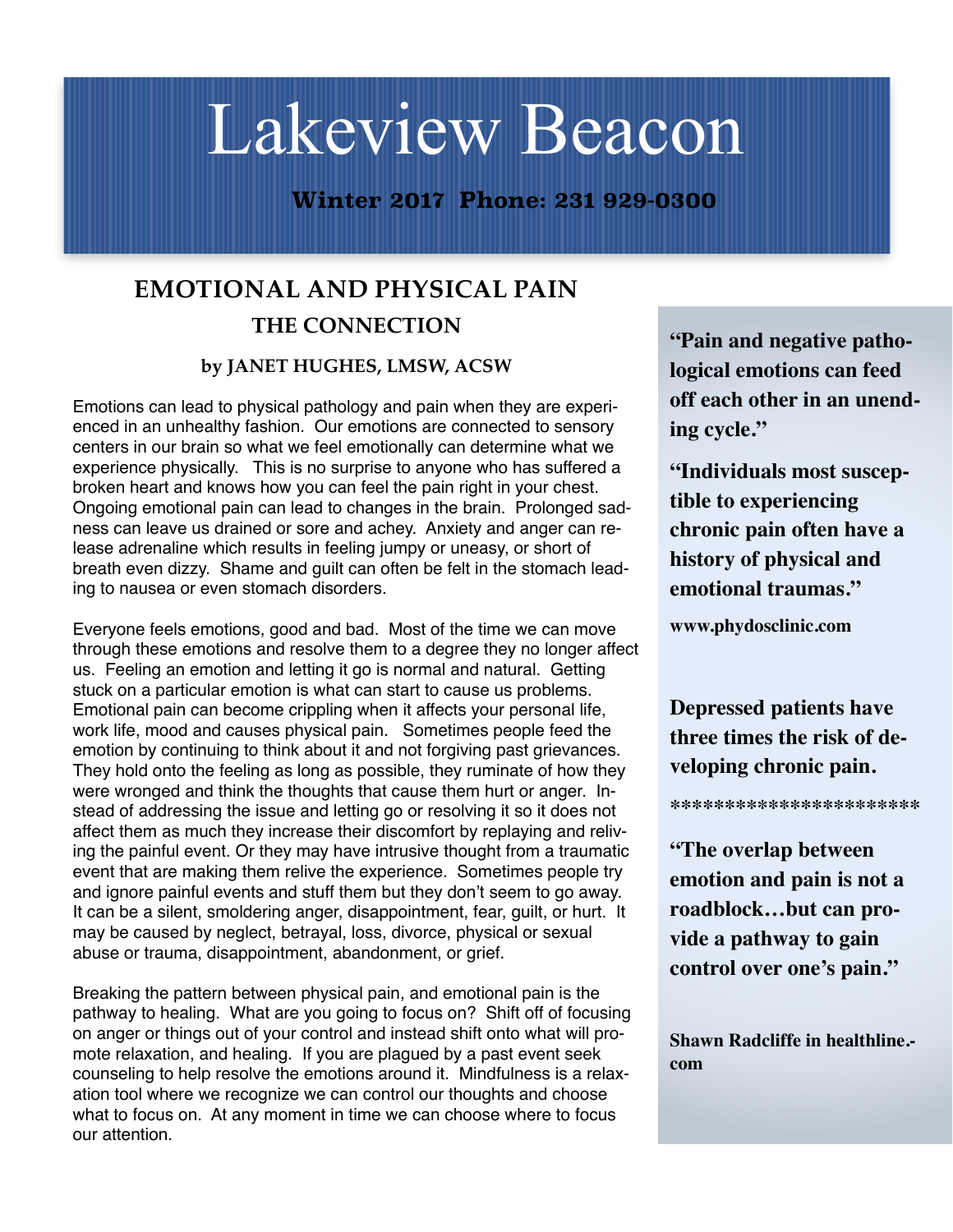## **PHYSICAL PAIN CAN CAUSE EMOTIONAL PAIN**

Studies have shown that short term pain is processed in our sensory brain area, whereas, ongoing long term pain starts activating the frontal brain where emotions are processed. So when we endure physical pain for a long time our perception moves from sensory areas of the brain to emotional processing. Therefore, even when the pain producing stimuli is removed in these studies, the person finds themselves still experiencing the pain in this area of their brain.

Physical pain can also affect our emotions. Waking up with debilitating aches leads to feeling stressed, frustrated,angry, resentful, or even fearful. People with chronic pain are more likely to experience depression or anxiety.

People who experience chronic pain often begin to neglect healthy life choices due to the pain. Because it hurts to move it is easy to not want to exercise or make a healthy meal. Sleep can be affected due to pain so it is not uncommon for chronic pain patients to increase their use of alcohol or caffeine. This pattern can start a vicious cycle by preventing the body from healing.

When someone is not feeling good it also hard to socialize. It is easy to blow off joining friends when you're not feeling well. Socialization and exercise are powerful forces in combatting depression.

Knowing this is not to take on self blame that you are not doing this, but more to empower people to understand how to break out of the cycle. Trying to focus on your emotions can improve your pain. Finding a way to be positive and hopeful is a powerful tool.

### **WHAT TO DO**

Breaking the cycle between physical pain, emotions and stress is necessary. Here are some suggestions:

- 1. If you are unable to exercise, find a way to stretch or move your arms or legs in a pool.
- 2. Look up a healthy easy recipe that does not take much time to make. Or make one big batch of a healthy soup for the week.
- 3. Get more knowledge. Get evaluated by a pain physician or psychologist. Ask about trying biofeedback, acupuncture, or yoga.
- 4. Read books and watch movies that inspire hope and optimism. Envision your future with less pain. HELPING OTHER PEOPLE CAN BE EXTREMELY POWERFUL IN ALTERING OUR EMOTIONS AND THOUGHTS.
- 5. Talk with your doctor about getting better sleep.
- 6. Make a plan for stress management. Relaxation techniques can include meditation, being outside, finding a hobby.
- 7. Meditation is easy using YouTube videos, internet, or apps on your phone. Just look up meditation. You're trying to change the pathways and interrupt the pain/emotion pathway. Be repetitive with your meditation. Practice "Mindfulness" meditation.
- 8. Focus on being positive and optimistic. Meditate on what you're grateful for and excited to do in the future.
- 9. Be social even if it is over the phone or in small increments of time face to face. Don't isolate.
- 10. Get a gentle massage.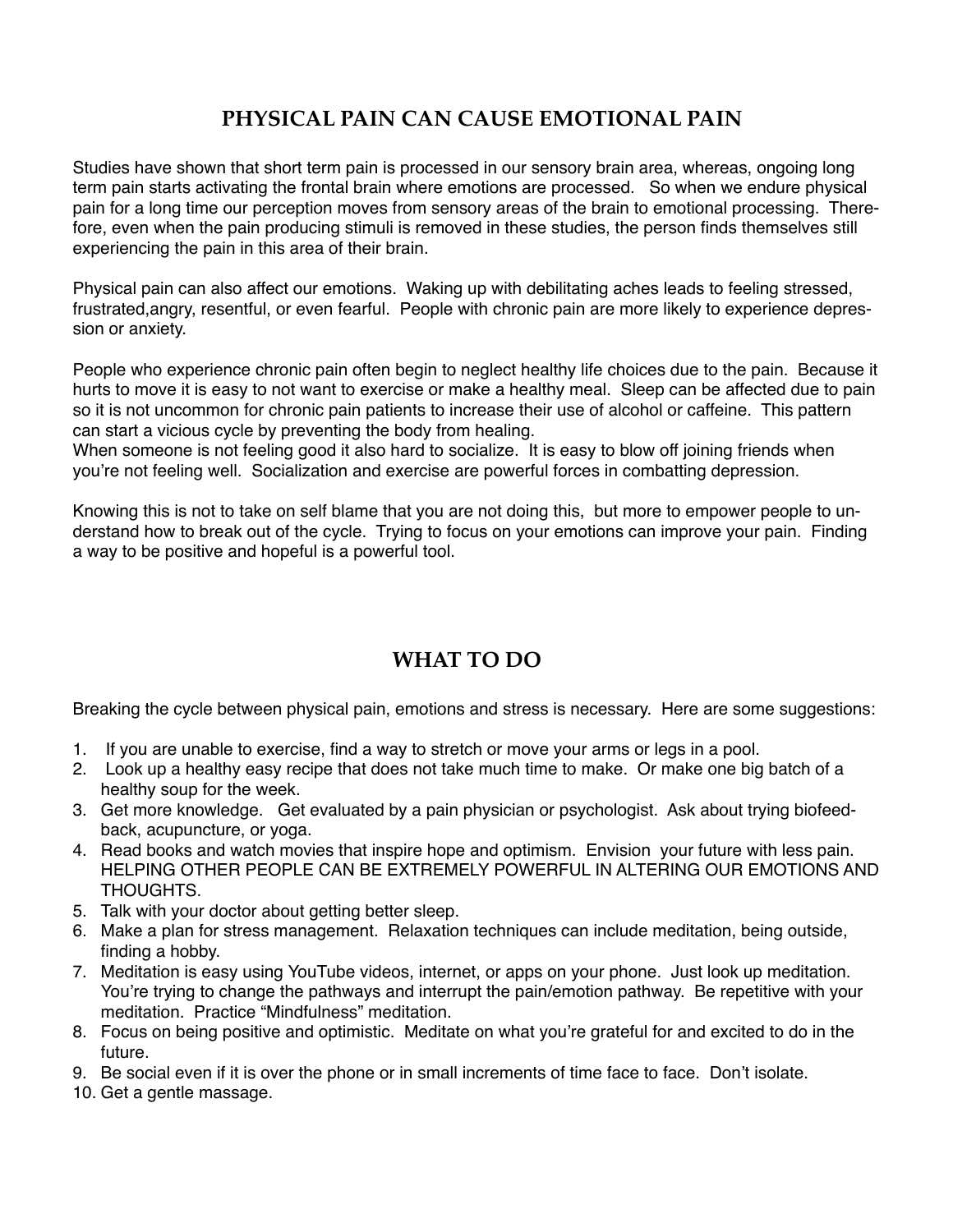### **FOOD AND MOOD**

#### **Carol Murray, LMSW**

All of us are aware that what we eat has a direct connection to our physical health. Not as many are aware that what we eat also affects our mental health. Our brain, the center for emotional and cognitive functioning, needs nutrients just like the rest of our body. Studies that compared the typical American diet to the Mediterranean diet or traditional Japanese diet, found the risk of depression to be 25-35% lower with the healthier food plans.

Our gut, often referred to as the "second brain", is the center for food processing, and the health of our gut also impacts mood. It is important to have good bacteria and lots of water to keep the system working smoothly.

To test out how foods you eat affect your mood, try keeping a food diary for 1-2 weeks. Note how you feel, both physically and emotionally each day. To take the test further, try eating a "clean" diet for 2-3 weeks and compare your notes. You can slowly introduce other foods back into your diet while continuing to monitor how you feel. Processed foods, caffeine, alcohol and refined sugar are the worst offenders. They can heighten depression and trigger anxiety. Make sure your food plan includes antioxidants, vitamins and minerals, fiber, protein and the ability to maintain healthy bacteria.

So, what should you eat to enhance your mood and keep the system working smoothly? The list includes: nuts, fish, grass fed beef, chicken/turkey, bananas, whole grains/oats, lentils, fresh fruit and vegetables, fermented foods, spinach…and of course, water…and last but not least…dark chocolate (in small amounts).

> *Resolving emotional blocks, addressing poor dietary issues, improving sleep and lifestyle habits as well as socializing and helping others helps heal chronic pain.*

> > Here are some resources to get you started:

- 1. Get a notebook and a pen and start your food diary.
- 2. Check out these websites: [sproutedkitchen.com](http://sproutedkitchen.com) and [eatingwell.com](http://eatingwell.com)
- 3. Books that are helpful: Fast Food Nation, Fat Chance, Mindful Eating for children try : The Berenstain Bears and Too Much Junk Food.
- 4. Consult with a registered dietician.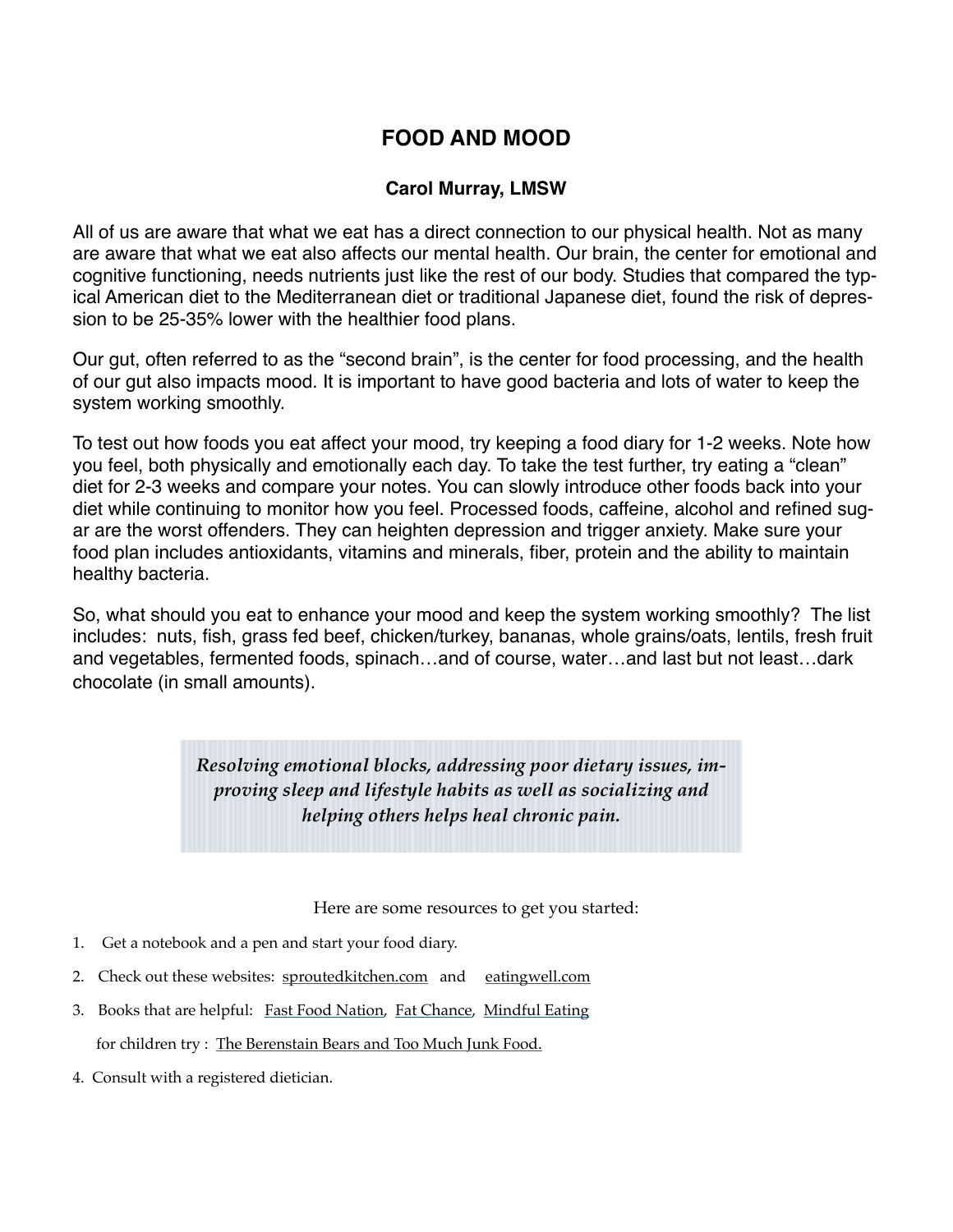# *Lakeview Counseling*

#### **Resources**

| <b>TO REACH US:</b>       | 1. | Ashley Boynes-Shuck - check out her blogs.      |
|---------------------------|----|-------------------------------------------------|
| Phone:                    | 2. | Less Pain, Fewer Pills by Dr. Beth Darnall      |
| 231-929-0300              | 1. | <b>Back in Control by Dr. Hanscom</b>           |
| Fax:                      | 2. | <b>CALM</b> app (relaxation)                    |
| 231-933-6378              | 3. | Pain Relief Hypnosis-My Chronic Pain Killer app |
| Online:                   | 4. | Yoga for Pain Relief (purchased app)            |
| www.lakeviewtc.com        | 5. | GPS for the Soul (app)                          |
| 1844 Oak Hollow Dr. Ste B | 6. | <b>HEADSPACE</b> (app- teaches meditation)      |
| Traverse City, MI 49686   |    |                                                 |

**Lakeview Counseling 1844 Oak Hollow Dr., Suite B Traverse City, MI 49686**

 **Barbara Cain, ACSW Carol Murray, ACSW Jill Kimball, ACSW Laura Slaughter, ACSW Darcy Britten, LPC, NCC Janet Hughes, ACSW**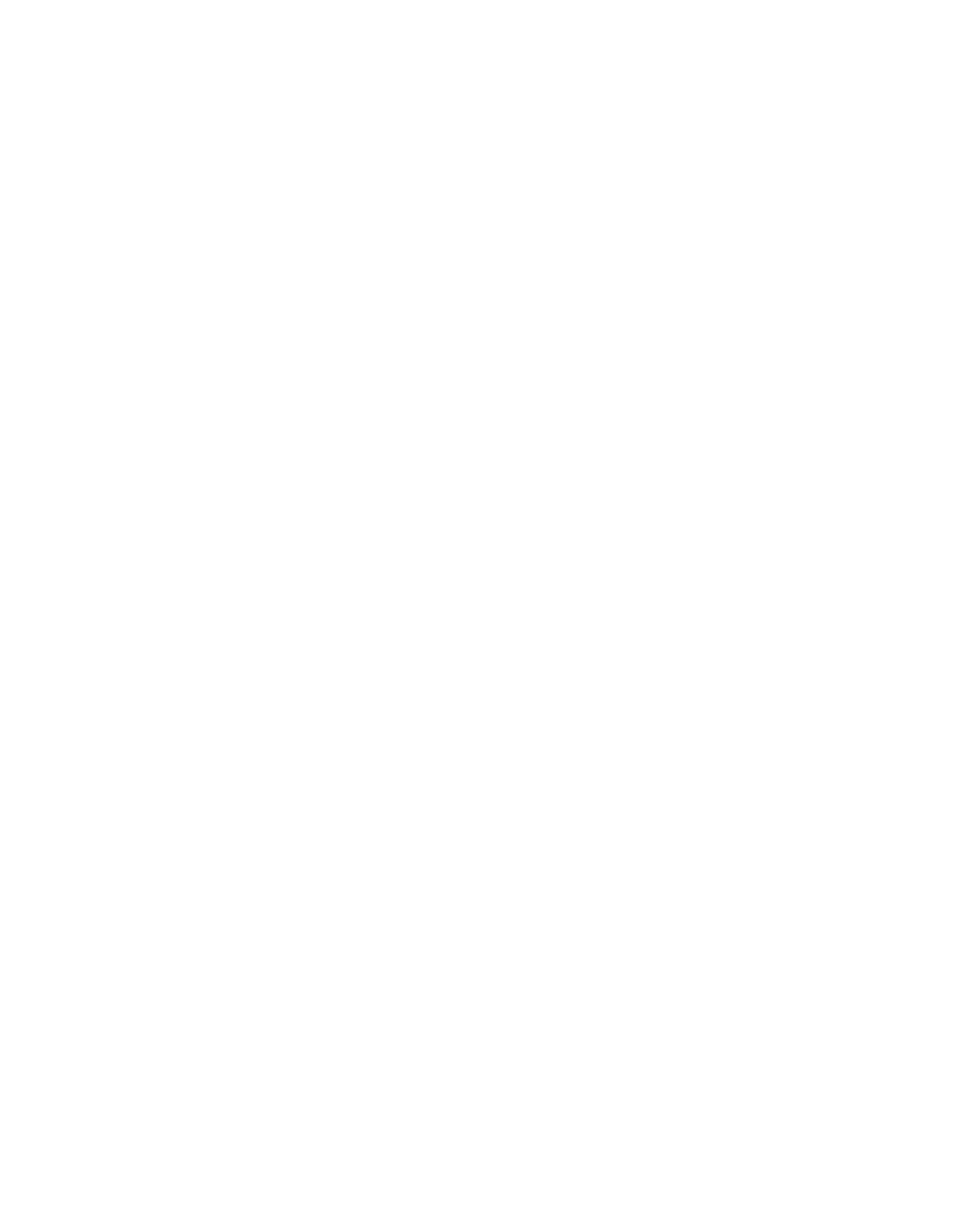